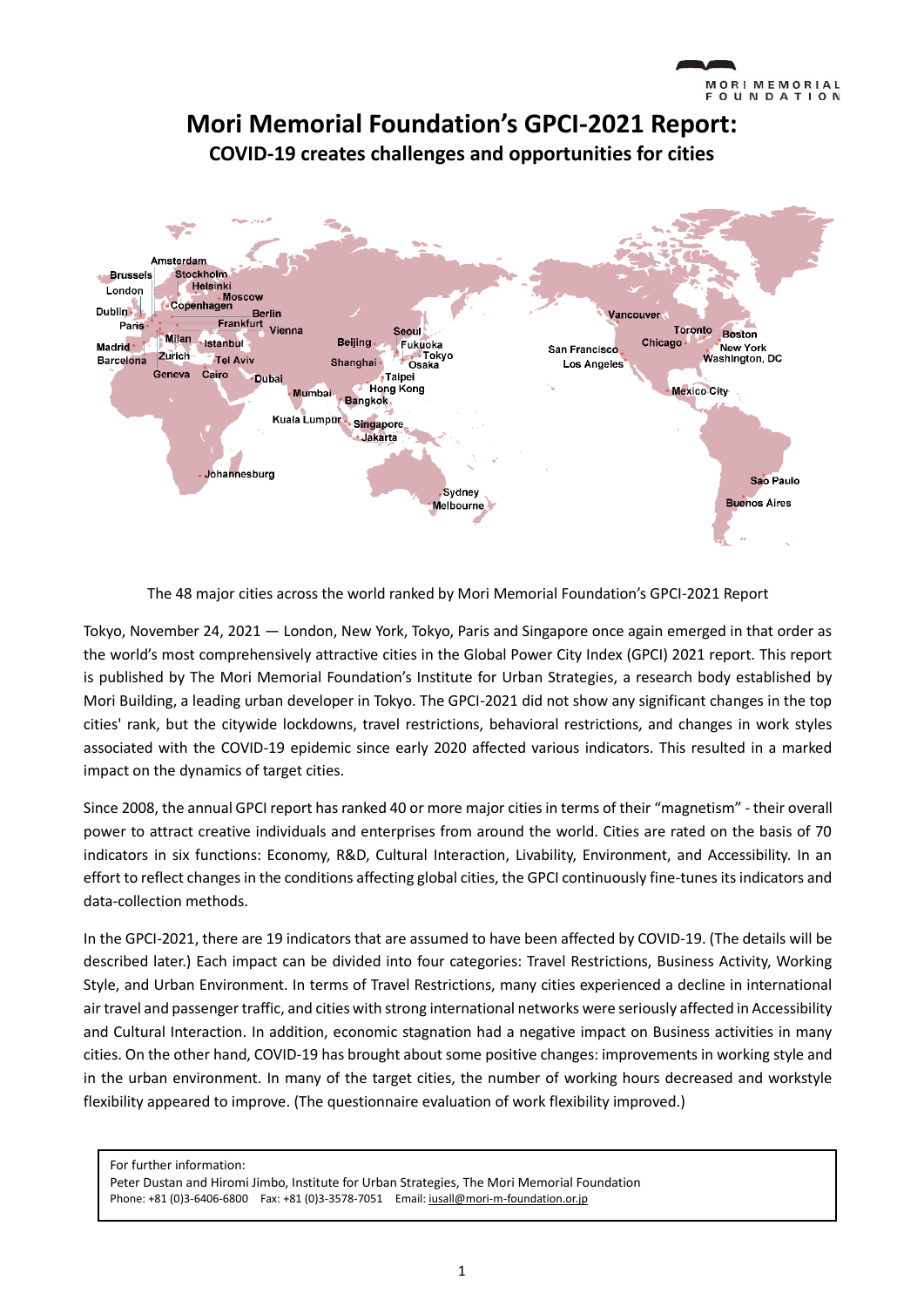# **Highlights (Cities Ranked #1–5)**

# **London (#1)**

Although London maintained its #1 position in the overall ranking, the city was significantly affected by COVID-19. Its Accessibility ranking fell from last year, as did its Economy score due to weaker "Total Employment." The fact that all other European cities increased their Economy scores suggests that the UK's exit from the EU is beginning to have an impact, allowing other European cities to start catching up to London. The city maintained its unbroken status as 1<sup>st</sup> in Cultural Interaction since the start of the GPCI, so the question going forward is can London use its strength in this area to grow its overall competitiveness despite the pandemic?

### **New York (#2)**

New York further improved its scores in Economy and R&D, both areas it has led for five consecutive years. However, similarly to London, New York also struggled in Accessibility. Also, in Livability, the city dropped seven places to 40<sup>th</sup> and there was a notable drop in employment indicators such as "Total Unemployment Rate" and "Workstyle Flexibility," further exacerbating longstanding weaknesses. In terms of Environment, New York moved up in the rankings due to its strength in "Air Quality" and a higher score in "Satisfaction with Urban Cleanliness."

# **Tokyo (#3)**

Tokyo improved its ranking in Livability from  $12^{th}$  to  $9^{th}$ , making it into the top 10 in four of the five main areas except for Environment. Significant improvement in "Workstyle Flexibility," up from  $41<sup>st</sup>$  last year to  $2<sup>nd</sup>$  this year, greatly boosted Tokyo's overall score. While Tokyo has continued to score highly in "Number of Retail Shops" (3rd) and "Number of Restaurants" ( $4<sup>th</sup>$ ), it received a low score in "ICT Readiness," an area in which it must improve in order to rise up in the Livability ranking. Tokyo remained in 4<sup>th</sup> in Economy, but the gaps between Hong Kong (#5) and Zurich (#6) were almost the same as before. To maintain its current standing, Tokyo will have to continue working on its competitiveness.

#### **Paris (#4)**

Paris, one of the fastest rising cities this year, improved in four areas: Economy (13<sup>th</sup>), R&D (9<sup>th</sup>), Cultural Interaction  $(2^{nd})$  and Livability  $(2^{nd})$ . In Economy, where Paris has been steadily rising since GPCI-2018, "Workplace Enrichment" the city moved up to 5<sup>th</sup> and in "GDP per Capita" it rose to 3<sup>rd</sup>. Under Cultural Interaction, its "Tourist Attractions" rating climbed to 2<sup>nd</sup>. In Livability, it was 1<sup>st</sup> in "Number of Retail Shops," and scored highly in many other related indicators. With the Paris Olympic Games targeted to be a sustainable event, Paris hopes to improve in Environment, which dropped this time.

# **Singapore (#5)**

Singapore achieved only half of its usual scores for "Number of Foreign Visitors" in Cultural Interaction and "Number of Air Passengers" in Accessibility, mirroring London in terms of a noticeably negative impact due to COVID-19. But despite stagnated economic activities due to the pandemic, Singapore also benefitted from some positive changes, such as a much better "Air Quality" score in Environment, in fact making the highest improvement among all 48 cities.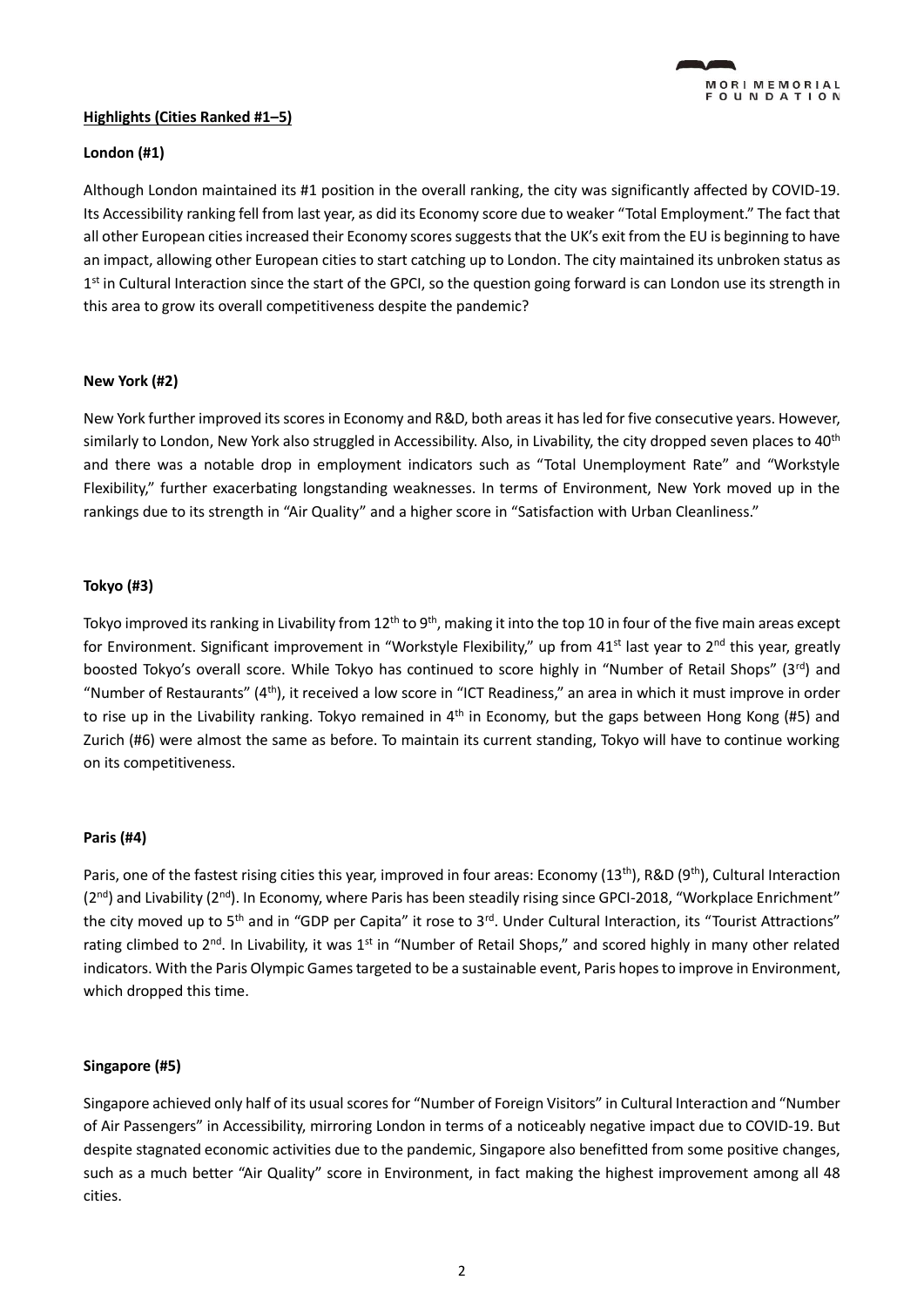

#### **Major Indicators Affected by COVID-19**

In the GPCI-2021, travel restrictions, behavioral restrictions, and changes in work styles due to the COVID-19 epidemic caused significant changes in the data for several indicators, which in turn had a considerable impact on the results of the comprehensive ranking as well as the rankings in each area. The indicators in the table below, which were affected by COVID-19, are divided into four groups: Travel Restrictions, Business Activity, Working Style, and Urban Environment. The following section shows the extent to which each city was affected by COVID-19 by looking at changes in scores from last year in each area.

The COVID-19 pandemic brought about positive changes, especially in "Working Style" and "Urban Environment." The impact is particularly evident in "Variety of Workplace Options," where more than half of the cities experienced increases in the number of co-working facilities. Most cities also saw decreases in working hours as measured in "Total Working Hours," as well as higher scores in "Workstyle Flexibility" according to a survey on workstyle flexibility. "Air Quality," which measures PM2.5 concentrations, improved in approximately 80% of the cities.

Meanwhile, the most significant negative impact was in "Travel Restriction," where "Number of Foreign Visitors" and "Number of Air Passengers" ratings both plummeted, leading to many cultural-event cancellations and hotel closures. In terms of "Business Activity," many companies in GPCI cities experienced declines in sales and numbers of start-ups.

| Impact of<br>COVID-19         | Function |                      | Indicator Group                  | Indicator                                     |  |  |
|-------------------------------|----------|----------------------|----------------------------------|-----------------------------------------------|--|--|
| Travel<br>Restrictions        | 答        | Cultural Interaction |                                  | Number of Cultural Events                     |  |  |
|                               |          |                      | <b>Trendsetting Potential</b>    | <b>Cultural Content Export Value</b>          |  |  |
|                               |          |                      | <b>Visitor Amenities</b>         | Number of Hotel Rooms                         |  |  |
|                               |          |                      |                                  | Number of Luxury Hotel Rooms                  |  |  |
|                               |          |                      | International Interaction        | Number of Foreign Visitors                    |  |  |
|                               | 气        | Accessibility        | <b>International Network</b>     | Cities with Direct International Flights      |  |  |
|                               |          |                      |                                  | <b>International Freight Flows</b>            |  |  |
|                               |          |                      |                                  | Number of Air Passengers                      |  |  |
|                               |          |                      | <b>Air Transport Capacity</b>    | Number of Arrivals and Departures at Airports |  |  |
|                               |          |                      | <b>Inner-City Transportation</b> | <b>Public Transportation Use</b>              |  |  |
|                               |          |                      | <b>Transport Comfortability</b>  | <b>Traffic Congestion</b>                     |  |  |
| <b>Business</b><br>Activities | 血        | Economy              | <b>Economic Vitality</b>         | <b>Stock Market Capitalization</b>            |  |  |
|                               |          |                      |                                  | World's Top 500 Companies                     |  |  |
|                               | 室        | R&D                  | Innovation                       | Number of Startups                            |  |  |
| Working<br><b>Styles</b>      | 血        | Economy              | <b>Business Environment</b>      | Variety of Workplace Options                  |  |  |
|                               | 各        | Livability           |                                  | <b>Total Unemployment Rate</b>                |  |  |
|                               |          |                      | <b>Working Environment</b>       | <b>Total Working Hours</b>                    |  |  |
|                               |          |                      |                                  | Workstyle Flexibility                         |  |  |
| Urban<br>Environments         | ♦        | Environment          | Air Quality and Comfort          | Air Quality                                   |  |  |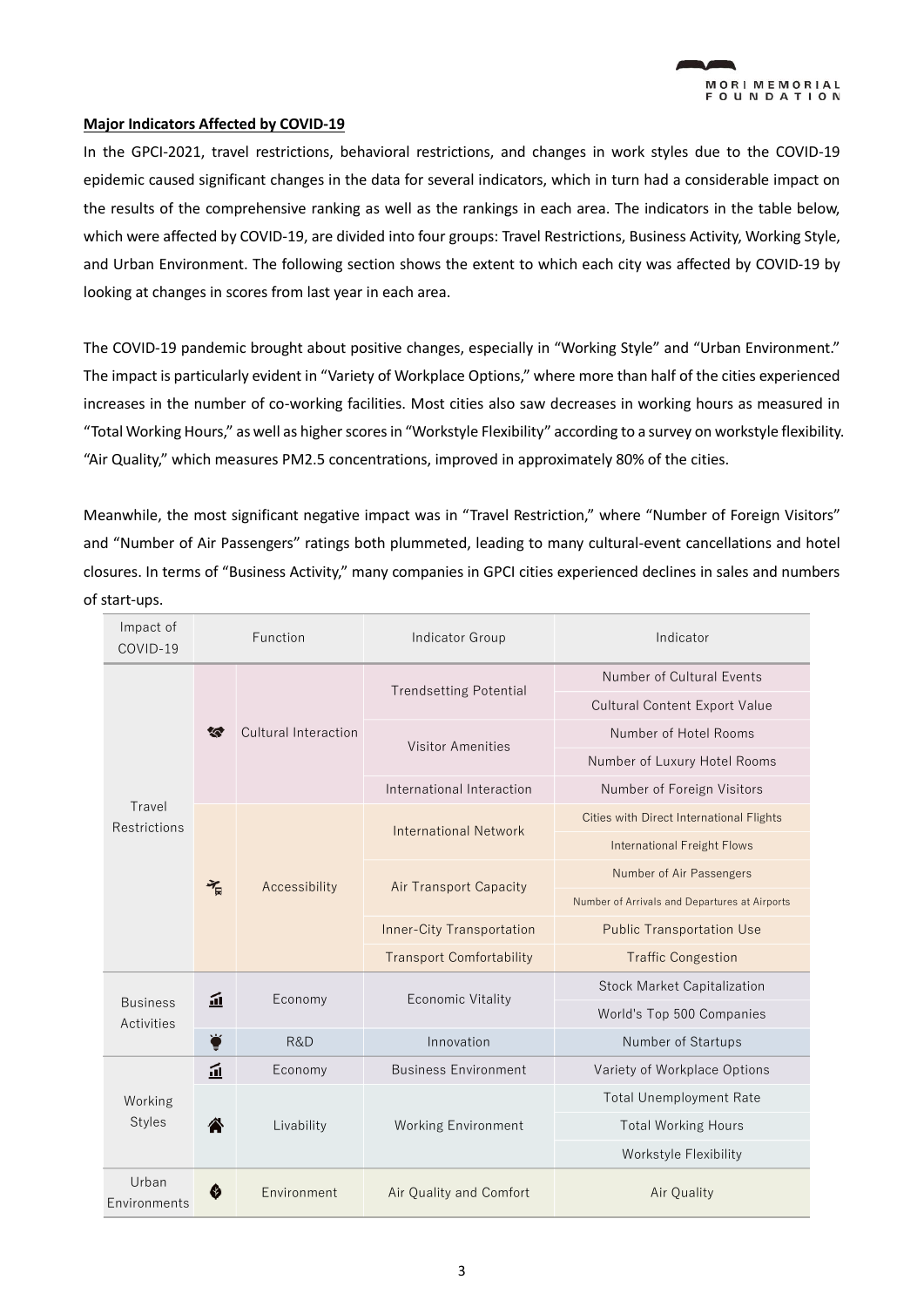### **Major Cities Affected by COVID-19**

The impact of the COVID-19 pandemic on major cities is evidenced by changes in various indicators from the previous year. The cities where COVID-19 had the strongest negative impact on total scores were Singapore, Berlin, Hong Kong, London, New York, Seoul and Paris, while the cities where COVID-19 had a positive impact on total scores were Tokyo, Madrid, Shanghai and Amsterdam.

In Tokyo and Madrid, scores rose due to improvements in work environments, including "Total Working Hours" and "Workstyle Flexibility." Tokyo's increased score in "Number of Cultural Events" is largely attributed to hosting the Tokyo Olympic Games.

Singapore, Hong Kong and London, which traditionally have higher percentages of international travelers than domestic travelers, were most affected in terms of "Travel Restriction," especially decreases in "Number of Air Passengers." New York and Berlin were negatively affected in "Working Style" as the pandemic raised unemployment rates and lowered scores in "Total Unemployment Rate." "Business Activity" and "Urban Environment" were relatively unaffected in most but not all cities. For example, Singapore saw the biggest improvement in air quality, which boosted its "Urban Environment" score. London and Paris were negatively affected by declines in their scores for "World's Top 500 Companies in Business Activity."

| Impact of COVID-19 on |                 |                            |                            |  |                       |                    |  |  |  |
|-----------------------|-----------------|----------------------------|----------------------------|--|-----------------------|--------------------|--|--|--|
| Conprehensive Scores  |                 | <b>Travel Restrictions</b> | <b>Business Activities</b> |  | <b>Working Styles</b> | Urban Environments |  |  |  |
|                       | Tokyo (+23)     | $+5$                       | $^{\rm -1}$                |  | $+18$                 | $+1$               |  |  |  |
|                       | Shanghai (+13)  | $+21$                      | $+1$                       |  | $-7$                  | $-1$               |  |  |  |
|                       | Madrid $(+7)$   | $^{\rm -1}$                | $-2$                       |  | $+11$                 | $-0$               |  |  |  |
|                       | Amsterdam (+3)  | $+3$                       | $+2$                       |  | $-2$                  | -0                 |  |  |  |
|                       | Paris (-1)      | $-2$                       | $-5$                       |  | $+4$                  | $+1$               |  |  |  |
|                       | Seoul (-15)     | $-12$                      | $+1$                       |  | $-4$                  | $+0$               |  |  |  |
|                       | London $(-17)$  | $-22$                      | $-4$                       |  | $+8$                  | $+1$               |  |  |  |
|                       | New York (-18)  | $-4$                       | $+1$                       |  | $-15$                 | $+0$               |  |  |  |
|                       | Berlin (-22)    | $-8$                       | $+0$                       |  | $-12$                 | $-3$               |  |  |  |
|                       | Hong Kong (-31) | $-36$                      | $^{\rm -1}$                |  | $+3$                  | $+2$               |  |  |  |
|                       | Singapore (-35) | $-36$                      | -0                         |  | $-3$                  | $+4$               |  |  |  |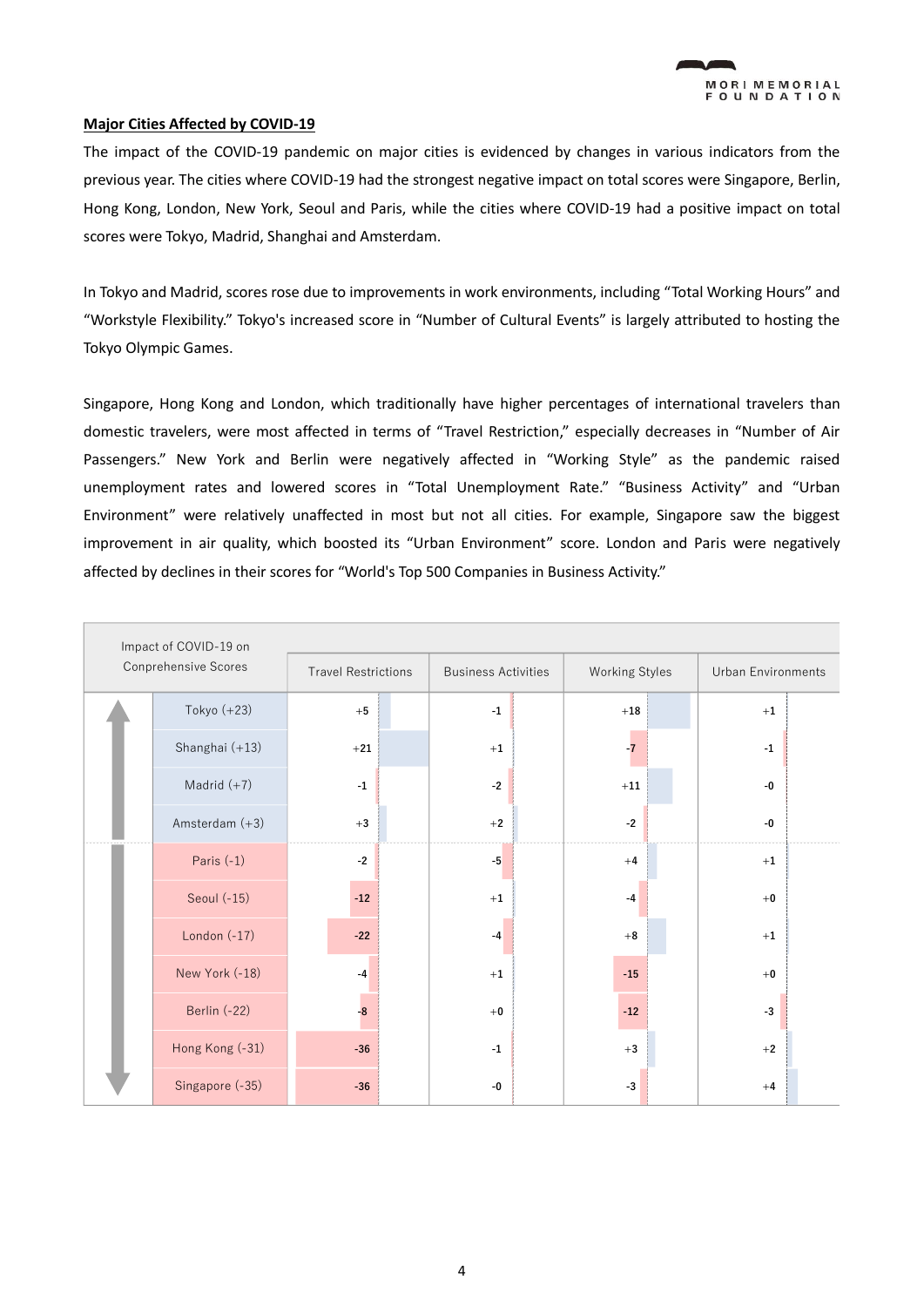### **Brexit and Changes in European Cities**

Since 2016, when the United Kingdom chose to leave the European Union in a referendum, follow-on changes have continued to occur in the European business environment and economy. We revisited the post-referendum results over the last five years to quantify the changes in Economy in London and the next top-five European cities since GPCI-2017.

London ranked 2<sup>nd</sup> overall in Economy after New York, but it has declined for three consecutive years since GPCI-2019. The main factor is lost competitiveness in "GDP Growth Rate" and "Availability of Skilled Human Resources." Meanwhile, Geneva, Paris and Amsterdam have increased their score deviations over the past five years. Dublin, which was added to the list of target cities in GPCI-2019, has the highest "GDP Growth Rate" among all GPCI cities, indicating that it is experiencing rapid economic growth. Zurich has not changed significantly in terms of score deviation, but its "GDP per Capita" has remained 2<sup>nd</sup> among all cities since GPCI-2017.

In conclusion, changes over the five years show that other European cities are catching to London, raising questions about London's ability to continue dominating its European rivals in Economy.

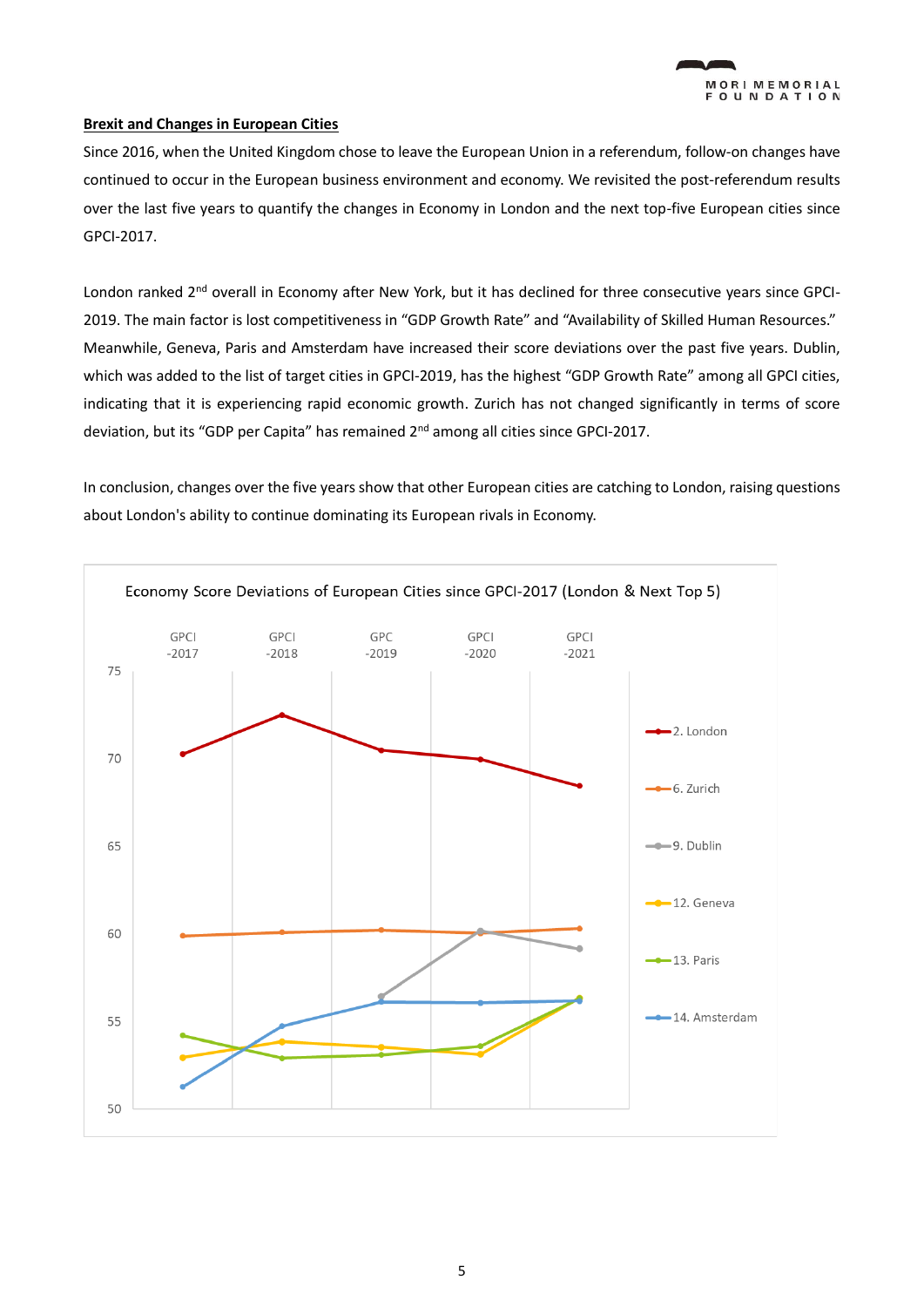

### **Top 10 GPCI Cities' Score Deviations from 2012-2021**